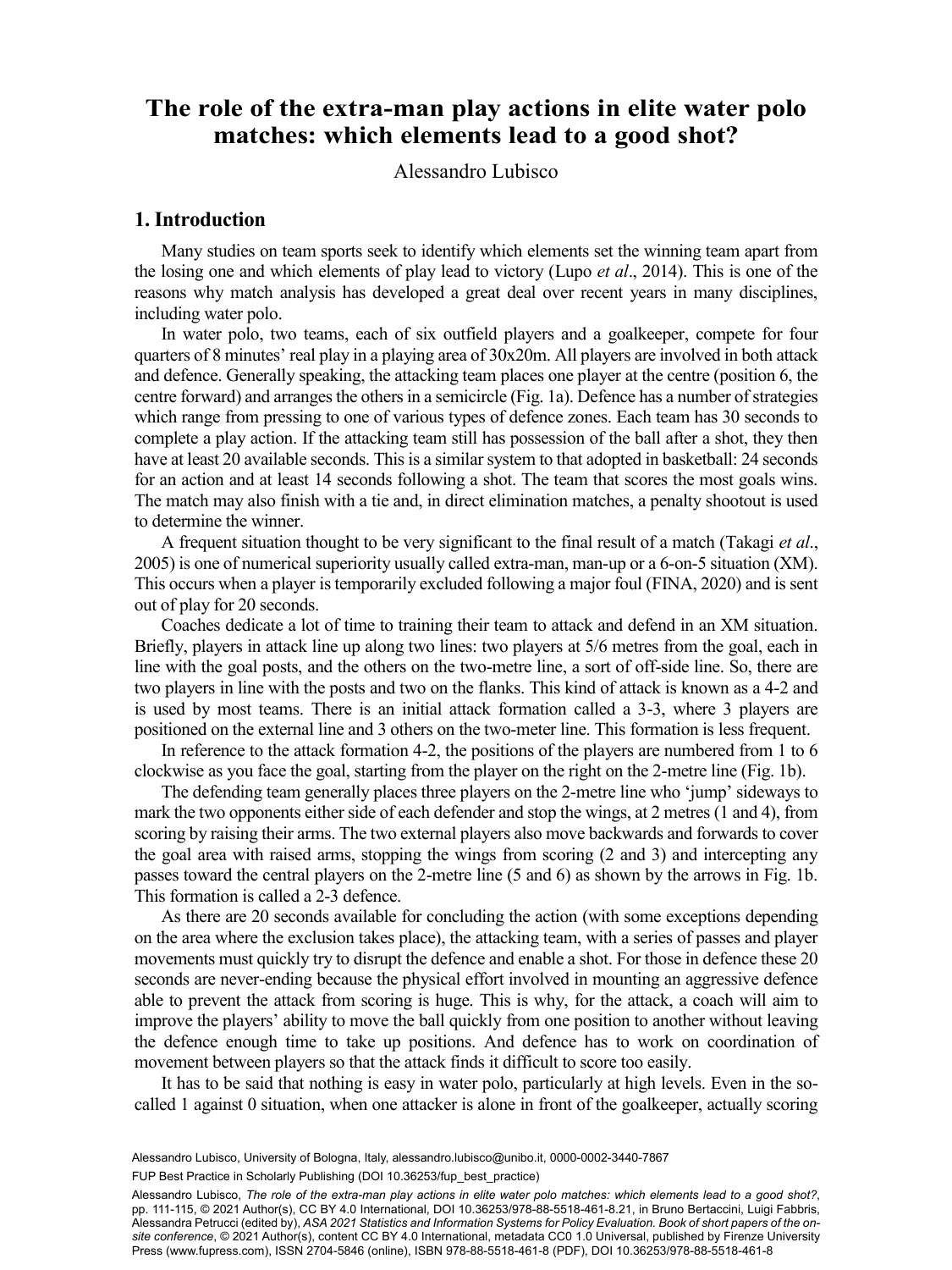is by no means a foregone conclusion.

This paper investigates the issue of XM actions in detail. More specifically, the study analyses data from a recent European men's water polo championships, whose aim is to identify whether XM actions have any elements that lead to a good shot, meaning a ball in the goal even if it is saved.

Section 2 describes a preliminary analysis of the 48 matches in this championship. The results of the analysis carried out into the XM actions are presented in Section 3. The finalsection discusses some concluding remarks.



#### **2. Preliminary analysis**

The forty-eight matches of the 34<sup>th</sup> European men's water polo championships held in Budapest in January 2020 were taken into consideration.

To verify the importance of XM actions in water polo matches, a preliminary analysis on all the matches was carried out starting from the information obtained from the play-to-play tables available on the championship site<sup>1</sup>.

For each match, the following variables were taken into consideration: outcome, number of possessions, total number of actions (i.e. possessions that end with a shot, an exclusion or a penalty), number of 6-on-6 actions (EA), number of 6-on-5 actions (XM), total number of goals, number of goals scored in 6-on-6 actions (EG) and number of goals scored in 6-on-5 actions (XG).

After regular time, three of the 48 matches ended with a draw and the winner was decided with a penalty shootout: Spain defeated Hungary in the preliminary phase and Serbia in the quarterfinals, but lost the match for  $1<sup>st</sup>$  place against Hungary. The definition of the winning/losing team in this case corresponds to the result of the match after penalties.

In the tournament, the number of possessions per team averaged 37.8 (SD=3.1) per match. With regard to actions, there were significant differences between winning (mean=30.8; SD=4.1) and losing (mean=26.0; SD=4.1) teams, as is the case for the number of goals per match, in both even (6-on-6) and in man-up (6-on-5) situations (Table 1).

Overall, most goals resulted from even-player actions (6.6 per match against 3.7 in man-up). This is due to the fact that 72% of actions were played in this situation.

Unquestionably, the probability that an even-player action concludes with a goal is lower than the same probability for man-up actions. As you can see in Table 1, 31.2% of even-player actions concludes with a goal, whilst with an extra man the percentage is 46.6%.

Differentiating between winning and losing teams, the percentages become 38.2% and 24.2% respectively in 6-on-6 actions (EG/EA). That is to say, the winning teams score a goal for approximately every three play actions with even players, whilst the losers score one every four.

<sup>1</sup> http://wp2020budapest.microplustiming.com/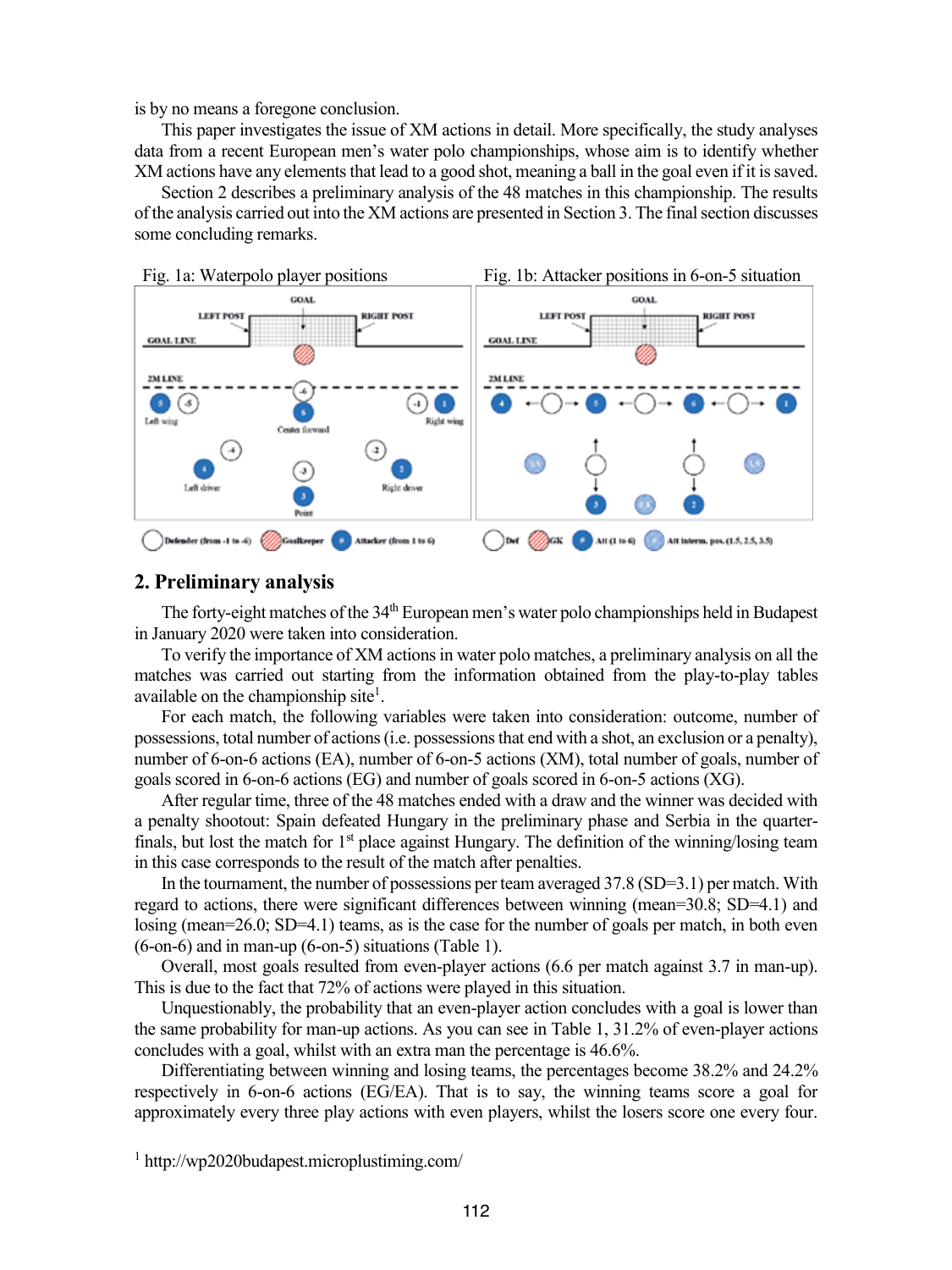When considering a numerically superior formation, the winning teams score on average one goal every two play actions  $(51.9%)$ , whereas losing teams score 41.3% per action (XG/XM). There is, therefore, a distinctly higher performance in situations of numerical superiority, which is emphasised when differentiating between winning and losing teams.

So, when the opponent is given an exclusion it provides an opportunity to play an action with a higher probability of scoring a goal. This is why the objective for most of the game is to give the ball to the centre forward in order to obtain an exclusion.

| ັ                 | Total $(n=96)$ |       |       |           | Winning teams $(n=48)$ |               |       |           | Losing teams $(n=48)$ |               |       |           | F     |
|-------------------|----------------|-------|-------|-----------|------------------------|---------------|-------|-----------|-----------------------|---------------|-------|-----------|-------|
|                   | N              | $\%$  | Mean  | <b>SD</b> | $\mathbf n$            | $\frac{0}{0}$ | Mean  | <b>SD</b> | $\mathbf n$           | $\frac{0}{0}$ | Mean  | <b>SD</b> | pval  |
| Possessions       | 3624           |       | 37.8  | 3.1       | 1838                   |               | 38.3  | 3.5       | 1786                  |               | 37.2  | 2.6       | 0.089 |
| Actions           | 2726           | 100.0 | 28.4  | 4.7       | 1479                   | 100.0         | 30.8  | 4.1       | 1247                  | 100.0         | 26.0  | 4.1       | 0.000 |
| $6$ -on- $6$ (EA) | 1964           | 72.0  | 20.5  | 4.5       | 1091                   | 73.8          | 22.7  | 4.1       | 873                   | 70.0          | 18.2  | 3.8       | 0.000 |
| 6-on-5 $(XM)$     | 762            | 28.0  | 7.9   | 3.1       | 388                    | 26.2          | 8.1   | 2.7       | 374                   | 30.0          | 7.8   | 3.4       | 0.642 |
| Goals             | 988            | 100.0 | 10.3  | 4.6       | 628                    | 100.0         | 13.1  | 4.4       | 360                   | 100.0         | 7.5   | 2.6       | 0.000 |
| $6$ -on- $6$ (EG) | 633            | 64.1  | 6.6   | 3.8       | 427                    | 68.0          | 8.9   | 3.8       | 206                   | 57.2          | 4.3   | 1.8       | 0.000 |
| 6-on-5 $(XG)$     | 355            | 35.9  | 3.7   | 2.1       | 201                    | 32.0          | 4.2   | 2.2       | 154                   | 42.8          | 3.2   | 1.9       | 0.019 |
| EG/EA             |                |       | 0.312 | 0.134     |                        |               | 0.382 | 0.120     |                       |               | 0.242 | 0.109     | 0.000 |
| XG/XM             |                |       | 0.466 | 0.221     |                        |               | 0.519 | 0.223     |                       |               | 0.413 | 0.208     | 0.018 |

Table 1: European men's water polo matches. Means, standard deviations, differences between winning and losing teams and p-value of ANOVA F test (significant differences in bold)

## **3. The extra-man action analysis**

In the previous section, analysis underlined the importance of a man-up situation.

The decision was made to proceed with an analysis of all man-up actions in all 48 matches in order to understand if any characteristics of numerically superior play actions can be identified which increase the probability of scoring a goal or at least of making a good throw at the goal.

For this purpose, data from official  $FINA<sup>2</sup>$  video footage of the European men's water polo championships were collected and analysed. The dataset is formed of 979 extra-man plays. This number is higher than the total number of play actions in Table 1 (762); the reason being that numerically superior play actions were also considered when the excluded player had already returned to play, but had yet to reach his position in defence.

Focusing attention on the characteristics of an action that depend on the way the team plays, for each of the chosen actions, regardless of the outcome, the following variables were considered: number of passes, action duration (in seconds), sequence of passes (positions in Fig. 1b), time out call (Yes/No).

The following variable were then defined:

- GoodShot: 1 means an action which ended with a goal or a shot saved by the goalkeeper; otherwise 0.
- ZoneCat. This is defined by three categories considering the last zone in a sequence of passes, meaning, for example, the origin of a shot: "Lateral"=Zone 1 or 4, "Posts"=Zone 5 or 6, "External"=Other zone.
- DurationCat. This is defined by three categories considering the duration in seconds of an action: "Less than 11", "From 11 to 15", "More than 15".
- NPassesCat. This is defined by three categories considering the number of passes of an action: "Less than 5", "From 5 to 7", "More than 7".
- Rotation: 1 means an action where at least one player moves to an intermediate position (1.5, 2.5 or 3.5) or an action where players in position 1 or 4 move within the 2-meter line

<sup>2</sup> Dailymotion platform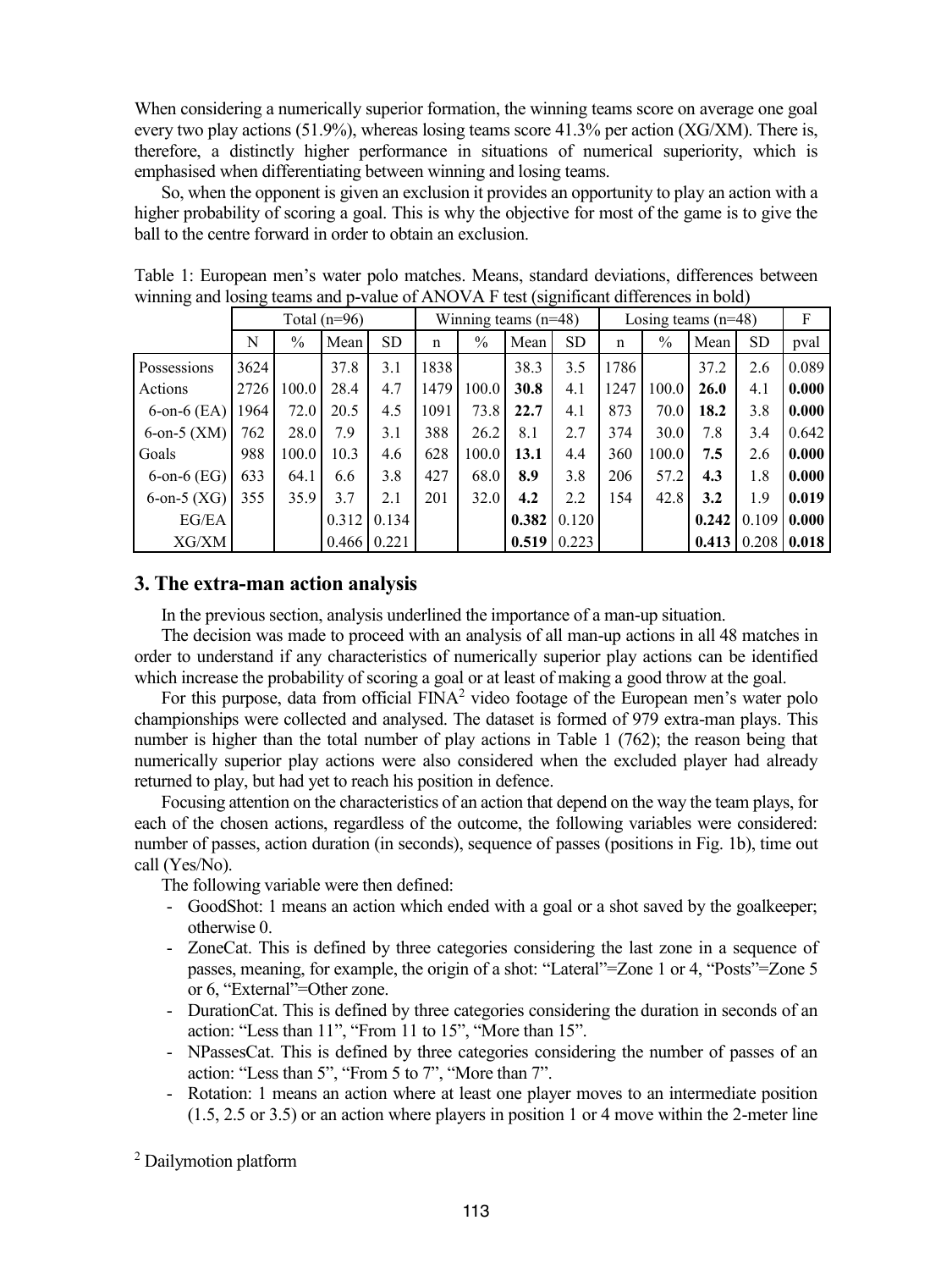with the ball; otherwise 0.

- LongPasses: 1 means an action with passes between nonadjacent zones (from 1 to 3, from 1 to 4, from 2 to 4 and vice versa); otherwise 0.

The reason behind using the GoodShot variable instead of Goal relates to the fact that a wellplayed action may not lead to a score because the goalkeeper performs an exceptional save. It can still be defined as a well-played action that satisfies the coach, even though a score would have been preferable.

Pearson's Chi Square test showed a significant association between the occurrence of a good shot and some of the variables considered (in bold), as shown in Table 2.

| Variable          | p-value |
|-------------------|---------|
| ZoneCat           | 0.010   |
| DurationCat       | 0.000   |
| <b>NPassesCat</b> | 0.000   |
| Rotation          | 0.065   |
| LongPasses        | 0.028   |
| TimeOut           | 0.054   |

Table 2: Pearson's Chi Square test results for the selected variables and GoodShot

In order to illustrate the effect of significant variables on the probability of performing a good shot, a logistic regression model was estimated. As the number of passes is strongly correlated with the duration of the action (r=0.774), NPassesCat was not included in the model. These results are shown in Table 3.

|                          | B        | S.E.  | Wald   | df             | P-Value | Exp(B) |
|--------------------------|----------|-------|--------|----------------|---------|--------|
| Duration "From 11 to 15" |          |       | 15.716 | 2              | 0.000   |        |
| Duration "Less than 11"  | 0.352    | 0.157 | 5.045  |                | 0.025   | 1.423  |
| Duration "More than 15"  | 0.742    | 0.191 | 15.101 |                | 0.000   | 2.100  |
| Zone "External"          |          |       | 6.784  | $\overline{2}$ | 0.034   |        |
| Zone "Lateral"           | $-0.359$ | 0.171 | 4.416  |                | 0.036   | 0.698  |
| Zone "Posts"             | $-0.485$ | 0.193 | 6.277  |                | 0.012   | 0.616  |
| LongPasses               | $-0.015$ | 0.192 | 0,006  |                | 0.937   | 0.985  |
| Constant                 | 0.498    | 0.171 | 8.518  |                | 0.004   | 1.646  |

Table 3: Logistic regression model for GoodShot

Given substantial heterogeneity in the data, a Nagelkerke pseudo R-squared of 0.21 can be considered acceptable (Hu *et al*., 2006)

The results show that DurationCat and ZoneCat variables both significantly affect the probability of performing a good shot. In particular, an action that lasts less than 11 seconds has 1.423 times the probability of concluding with a good shot than an action that lasts from 11 to 15 seconds. And the probability of "long" actions, as in those which last more than 15 seconds, finishing with a good shot is 2.1 times higher than the probability associated to 'intermediate' ones. The reason may be that short actions are often the result of an extremely fast conclusion. For example, if the centre forward attains an exclusion and finds himself in front of the goal unmarked for a few seconds, this provides a great opportunity to score if the ball is passed to him rapidly. Longer actions, on the other hand, permit the attacking team to 'upset' the defence, thus creating good opportunities for goals.

As far as the ZoneCat variable is concerned, play actions which are more likely to generate a good attempt at scoring are those concluded from the 'external' zone. Attempts from 'lateral' zones